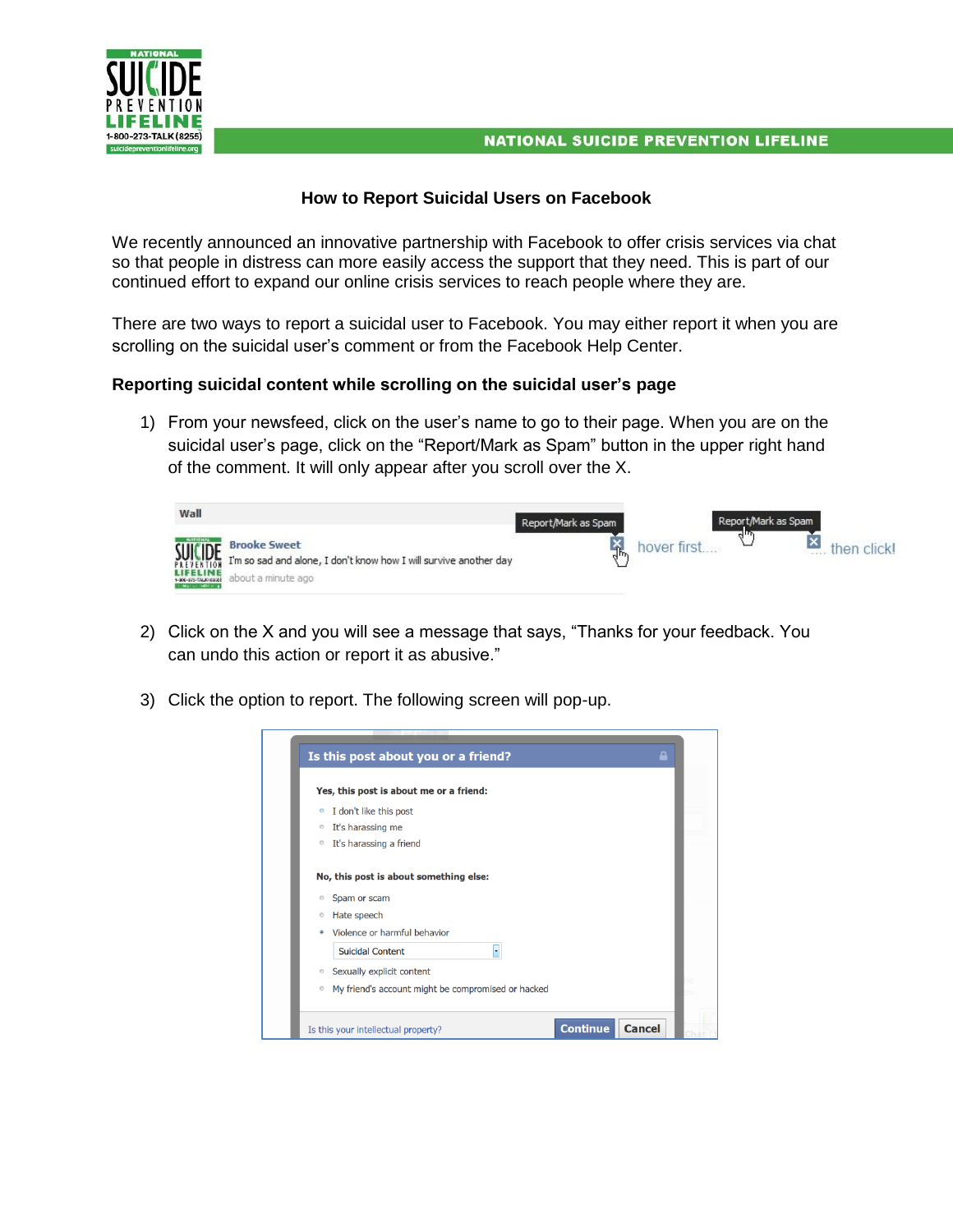## **NATIONAL SUICIDE PREVENTION LIFELINE**



4) Check the "Violence or harmful behavior" field and scroll down to "Suicidal Content." Click continue. Your report will be sent to Facebook and reviewed by the Safety Team, who may send the person who posted the suicidal comment an e-mail encouraging them to call the National Suicide Prevention Lifeline 1-800-273-TALK (8255) or to click on a link to begin a confidential chat session with a crisis worker.

## **Reporting suicidal content from the Facebook Help Center**

1) From any screen, click the downward arrow button which can be found on the upper right hand of the screen. Click on the "Help" option which will take you to Facebook's help page. The following screen will appear.

| <b>facebook HELP CENTER</b>                                                                        | $\blacktriangledown$<br>English (US)<br><b>Back to Facebook</b>                                                                                                                                               |
|----------------------------------------------------------------------------------------------------|---------------------------------------------------------------------------------------------------------------------------------------------------------------------------------------------------------------|
| Hi, what do you need help with?                                                                    |                                                                                                                                                                                                               |
| Enter a keyword or question                                                                        | $\alpha$                                                                                                                                                                                                      |
|                                                                                                    |                                                                                                                                                                                                               |
|                                                                                                    |                                                                                                                                                                                                               |
|                                                                                                    | <b>Facebook Help Feed</b>                                                                                                                                                                                     |
| <b>E</b> Facebook Basics<br>Account Settings · Photos · News Feed · Chat · Privacy · Mobile · More | <b>Facebook Tips</b><br>Timeline is a new kind of profile. Once it's available, you'll<br>see a notice at the top of your old profile. Take a look:                                                           |
| <b>Something's Not Working</b>                                                                     | https://www.facebook.com/about/timeline                                                                                                                                                                       |
| Log in or sign up issues · Disabled account · Problems with chat · Broken<br>games or apps · More  | <b>Introducing Timeline</b><br>www.facebook.com<br>Timeline is the new Facebook profile. Tell<br>your life story through photos,                                                                              |
| <b>Report Abuse or Policy Violations</b>                                                           | friendships and personal milestones like<br>graduating or traveling to new places.                                                                                                                            |
| Spam · Hacked accounts · Impersonated Profile · Bullying · Intellectual property                   | Elke · Comment · Share · 16 hours ago                                                                                                                                                                         |
| Infringement · More                                                                                | Mansoon Black Vel Brides and 1,731 others like this.                                                                                                                                                          |
| <b>Safety Center</b>                                                                               | View al 710 comments<br>$\boxed{7}$ 254 shares                                                                                                                                                                |
| Tools and resources · Information for parents, teachers, teens and law<br>enforcement · More       | Write a comment                                                                                                                                                                                               |
| <b>The Ads and Business Solutions</b><br>Getting started · Ads · Business pages · Platform · More  | <b>Known Issues on Facebook</b><br>Some Page admins may have trouble viewing Page insights<br>info. We are aware of this issue and working to resolve it<br>quickly.<br>Like · Comment · Share · 21 hours ago |
| Community Forum<br>딣앟 Games and Apps<br>A Feedback                                                 | ChibiChichi Honorio and 1,826 others like this.<br>$\boxed{3}$ 127 shares<br>View al 1,067 comments                                                                                                           |
|                                                                                                    |                                                                                                                                                                                                               |